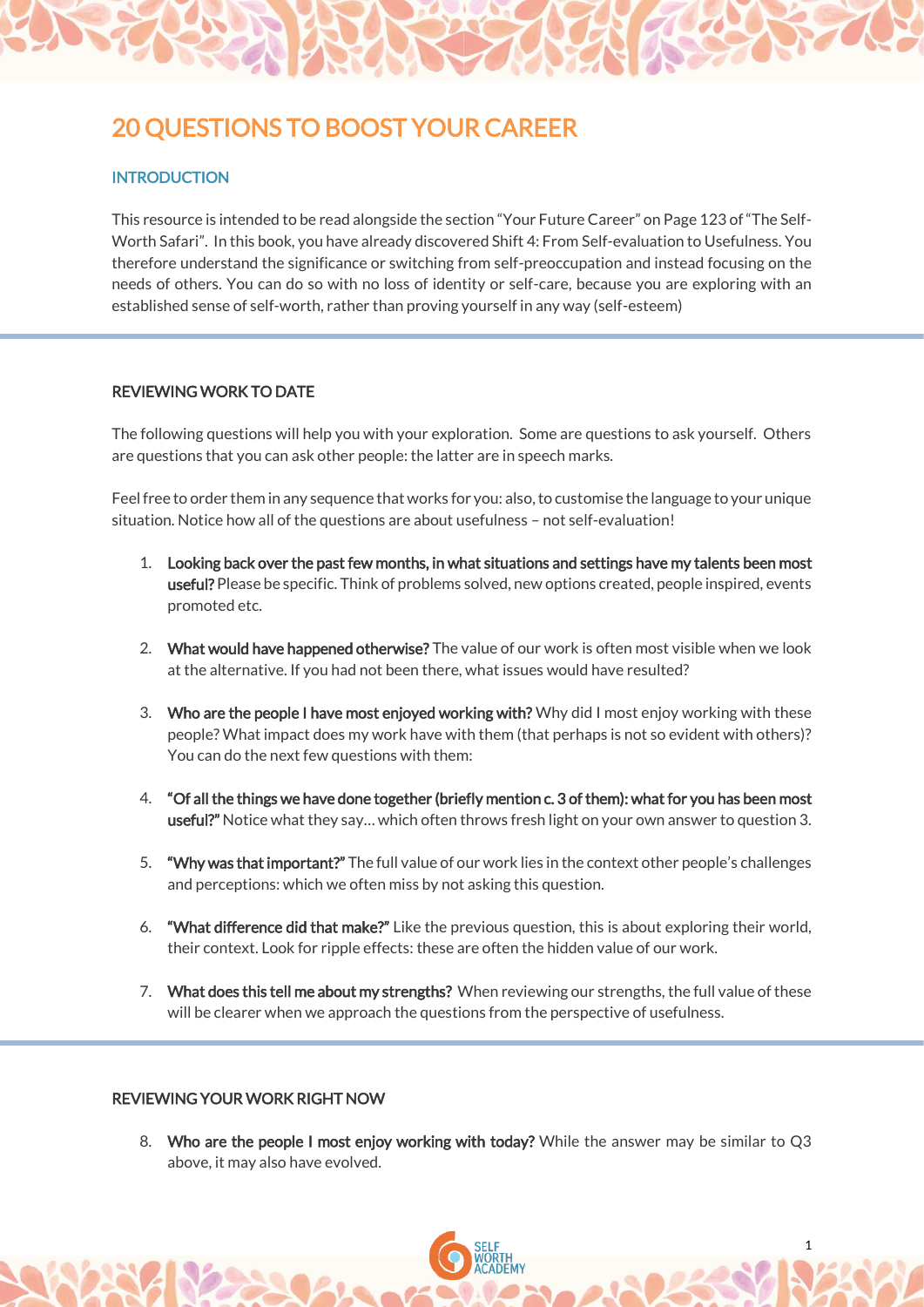- 9. Which meetings / tasks this week do I look forward to? And which do I not? That intuitive heartsink feeling may be telling you something.
- 10. How is my energy impacting me and my usefulness to others? This flows naturally from the previous question.
- 11. Who are the people (or problems) that I care about? Please be as specific as possible. Try to avoid generic terms such as "SMEs, "people in transition" or "exhaustion". Use the phrase "for example…." to help be more specific. The significance of this will become apparent in the next few questions.
- 12. How might I be indulging in "sophisticated procrastination"? For example, a) wasting time on introspection, b) not getting started on practicing on exploration meetings and c) slipping back into habitual stores about my work life?

## LOOKING AHEAD

The following questions are focused on the future. Many are questions that you will have in conversation with others.

- 13. How can I research the issues of these specific groups? Who can I talk to? List at least five names. If you have difficulty, ask colleagues or friends. You can start with Google to help frame the questions (suggestions to follow), but the power to this exploration lies in *conversations*.
- 14. "I'm reaching out to explore future career-options. Can you spare me 20mins in the coming weeks?" This is perhaps the most powerful career question of all. If you struggle with it  $-$  as many people do — you may wish to read my book "The Courage to Ask" (co-authored with Kate Daly).
- 15. "How will their future be different to the past/present?" The word "their" refers to the specific group defined in Q11. For careers to thrive, it's important to play to where the ball is going, not just where it already is.
- 16. "What challenges will this create for them?" The value of your work is directly proportional to your ability to be useful to the challenges of others.
- 17. "How can my experience be useful, in that context?" Now that you have explored the challenges of others, it's much easier to talk about you!
- 18. "Who else should I be having this conversation with? Would you be willing to introduce me?" If each person you talk to introduces you to someone else, you will never run out of people to talk to! All the opportunities we will ever need are already in the hands of the people we know, or the people to whom they can introduce us.
- 19. "What jobs already exist in this space?" But please note that the best opportunities often come from the jobs that didn't exist until you had a crucial conversation with the right person.
- 20. "If I could help you with that, would you be interested?" Notice how this is a question about usefulness, not just "pitching".

2